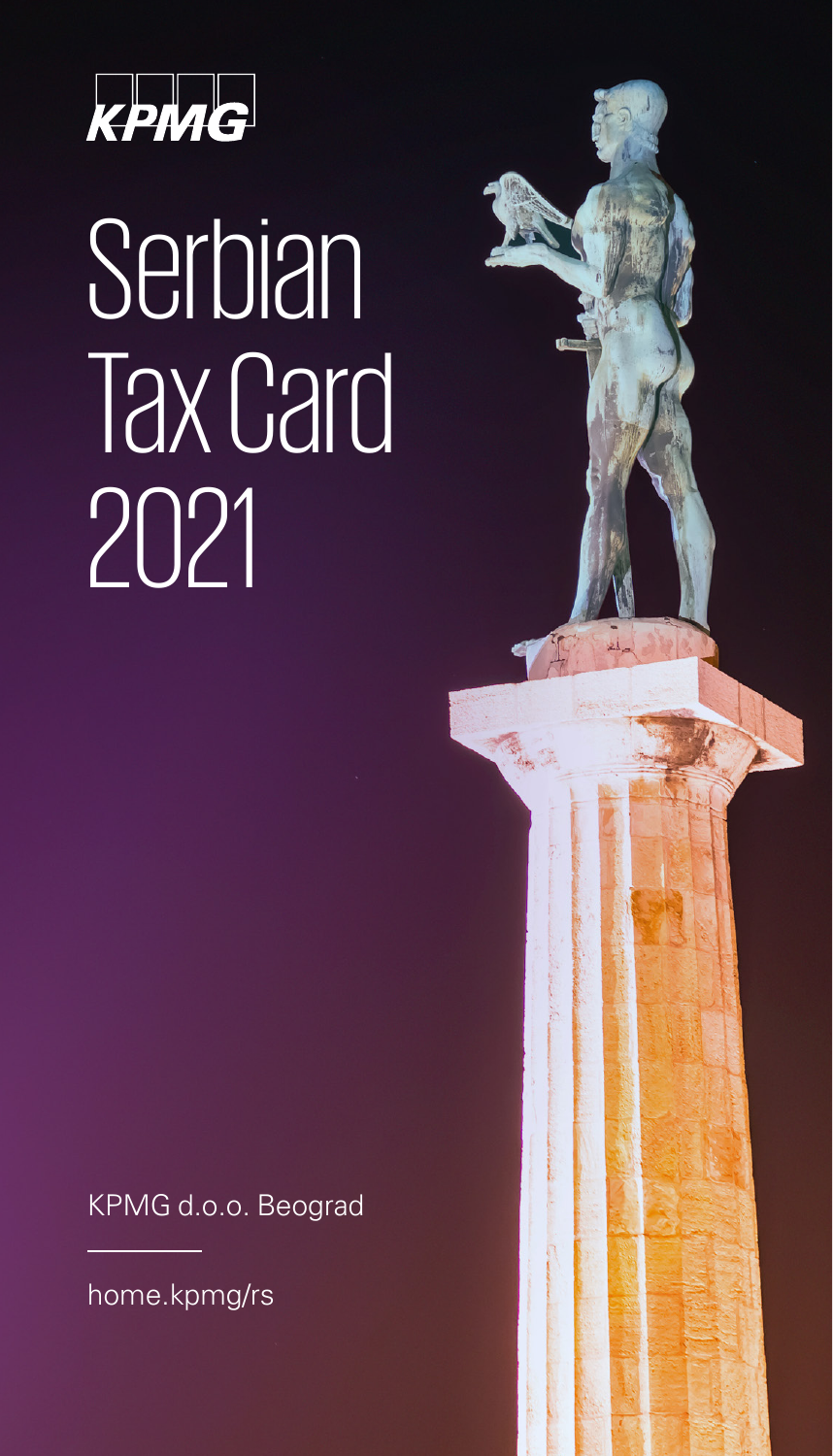### CORPORATE INCOME TAX

A resident is a legal entity which is incorporated or has a place of effective management and control on the territory of Serbia. Resident legal entities are liable to pay tax on their worldwide income and non- resident entities, on income derived from Serbian sources.

Generally, the tax year is the calendar year, but it does not have to coincide with the calendar year. A tax return should be filed with the tax authorities within 180 days after expiry of the tax period.

During the year the taxpayer should pay monthly advance payments that are based on the tax liability assessed for the previous year. Newly established companies pay monthly advance payments on the basis of profit estimation for the current year. Monthly advance payments are due on the 15<sup>th</sup> day of the month for the then previous month.

Taxable income is established on the basis of result disclosed in the annual income statement in accordance with the Law on Accounting which does not differ significantly from IFRS standards (the main differences relate to disclosure requirements), further adjusted in the tax balance. The tax rate is flat and amounts to 15%.

#### **Corporate income tax incentives**

10 year tax credit for company which invests into own assets or in which other entity invests more than RSD 1 billion (app. EUR 8.5 million) and employs additional 100 new employees hired for an indefinite period of time, proportionally to the investment.

There are also special research and development (R&D) incentives subject to fulfillment of specific conditions which allow:

- Double deduction for qualifying R&D costs
- Exemption of 80% of qualifying capital gains from sale of
- intellectual property rights and rights linked to scientific inventions
- Exemption of 80% of qualifying income from royalty fees for exploitation of intellectual property and similar rights
- Tax credit in the amount of 30% of monetary investment made in share capital of companies involved in innovation activities.

Carry forward of tax losses is available for 5 years. Carry back of tax losses is not allowed.

Capital gains are separately taxed at the rate of 15%. Capital losses could be carried forward on the account of capital gains for 5 years.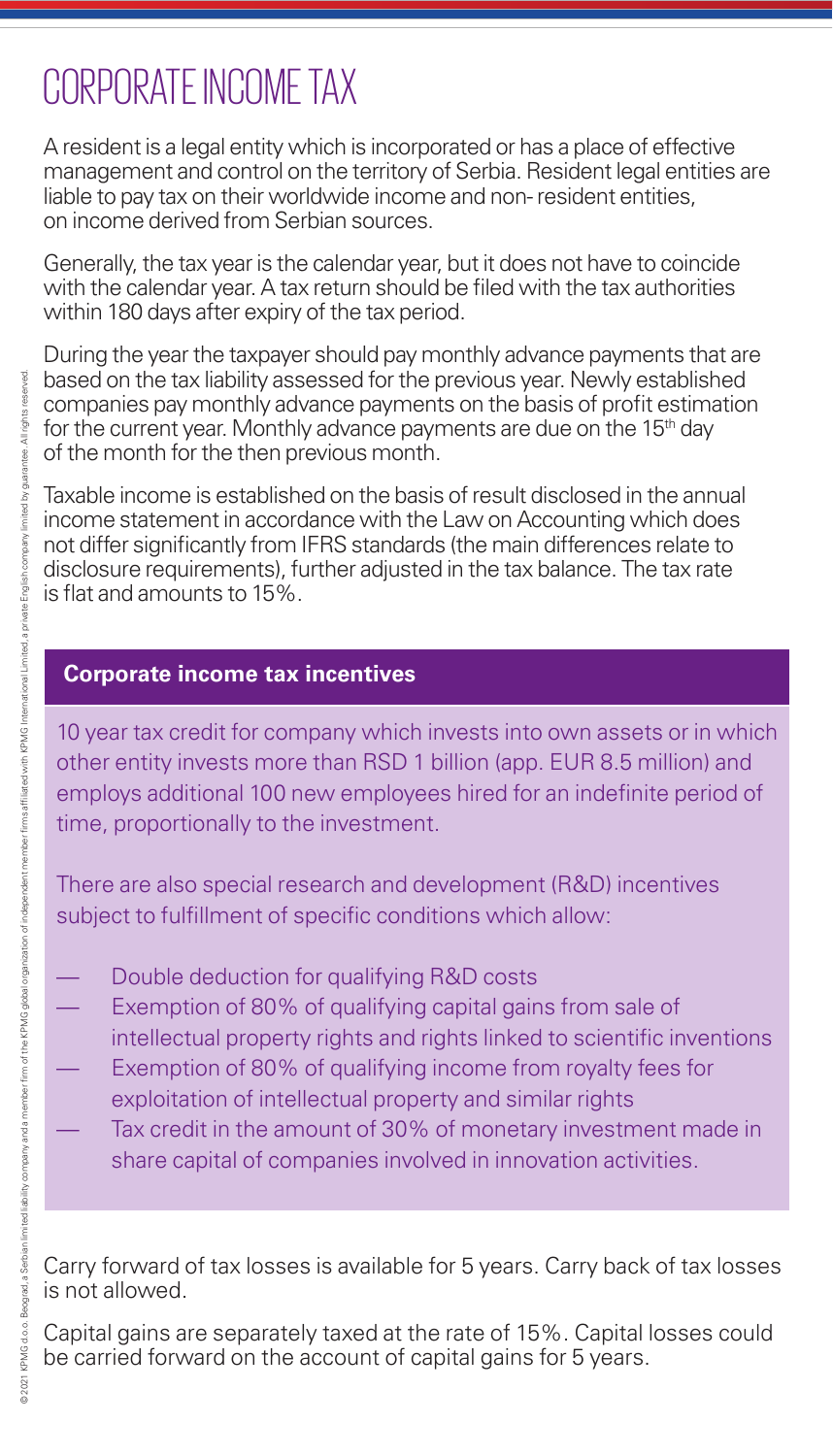Payment of dividends between Serbian tax resident companies is tax exempt.

## WITHHOLDING TAX (WHT)

WHT at the rate of 20% applies to dividends, royalties, interest, lease payments for real estate and other assets on the territory of Serbia. Additionally, as of 1 April 2018, solely remunerations payable to non-resident legal entities, for market research services, accounting and auditing services, as well as other services in the field of legal and business consulting (regardless of the place where the service is provided or used) are subject to WHT.

In addition, withholding tax is payable on income of non-resident from staging entertainment, artistic, sport or similar programs, which is not taxed as income of individuals (e.g. performers, musicians, athletes).

WHT is charged at 25% rate when payments of royalties, interest, lease and all service charges are made to a non-resident legal entities from jurisdictions with a preferential tax system. A non-resident entity from a jurisdiction with a preferential tax system is deemed to be an entity that is established or has a registered office, administrative headquarter, or place of effective management on the territory of a jurisdiction with a preferential tax system. The Ministry of Finance publishes the list of jurisdictions with a preferential tax system.

Capital gains realized by a non-resident entity on the territory of Serbia from a resident legal entity, a non-resident legal entity, a non-resident or resident private individual or an open investment fund are subject to capital gains tax at the rate of 20%. Capital gains tax is payable on the basis of the tax authorities' assessment.

WHT at the rate of 1% is also levied on payments made to residents and non-residents for supply of secondary raw materials and wastes.

WHT may be reduced by double taxation treaties. As at 1 January 2021 Serbia has 61 effective double taxation treaties on income and capital out of which 31 are amended by the MLI.

## VALUE ADDED TAX (VAT)

Serbian VAT law applies the destination principle to cross-border transactions.

The taxpayer is any person who independently carries out supplies of goods and services in the course of its economic activity.

VAT registration threshold amounts to RSD 8 million. A person whose turnover in the previous 12 months exceeds RSD 8 million is obliged to register for VAT. Turnover should be understood as supplies of goods and services, except for equipment and buildings, for performing a business activity that are subject to VAT in Serbia (taxable and zero rated supplies).

Any person whose turnover in the previous 12 months does not exceed RSD 8 million may opt to be registered for VAT.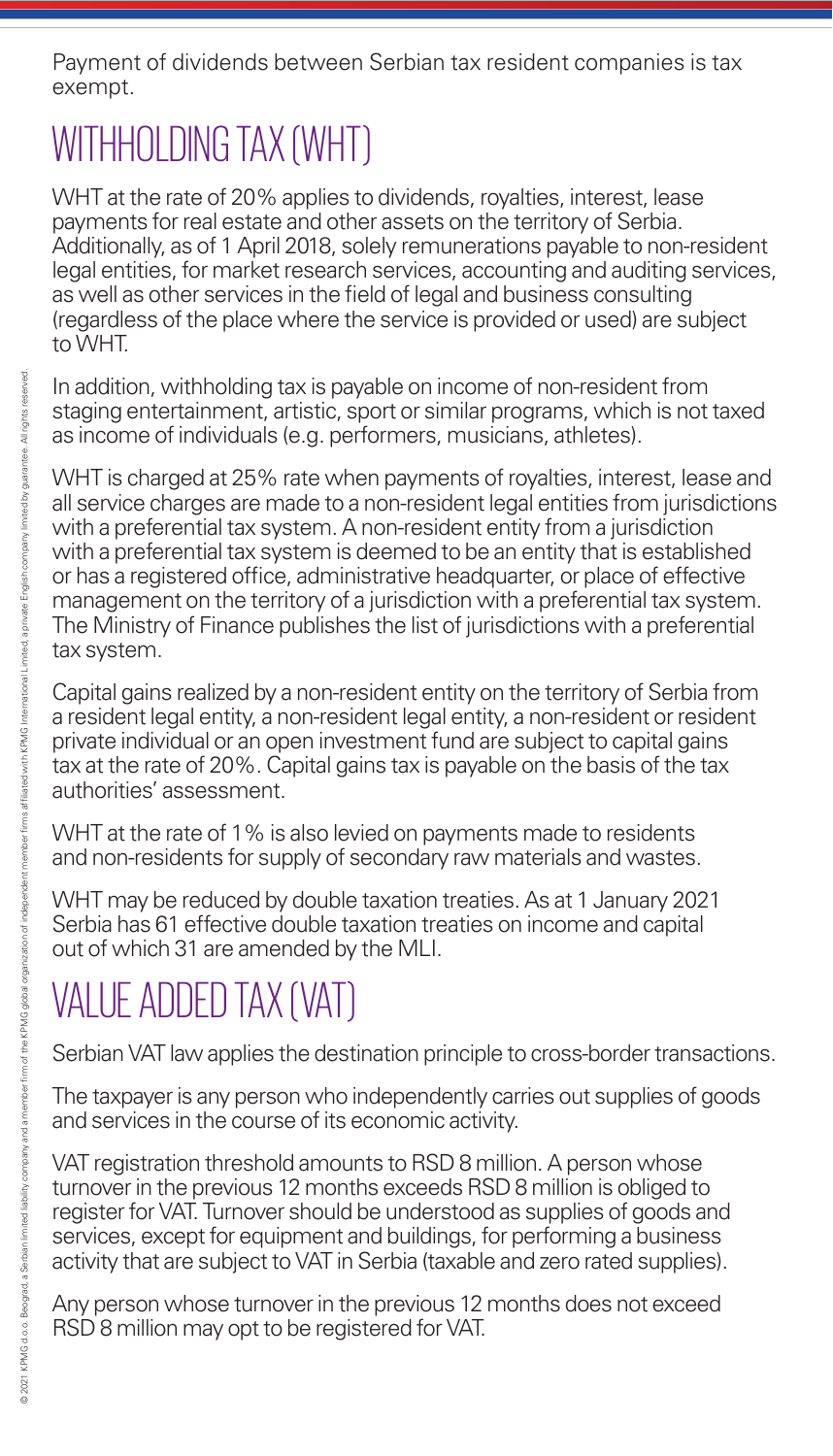A foreign entity performing supplies in Serbia is obliged to register for VAT via appointed tax proxy except when supply is performed to Serbian VAT payers, public entities or if it is certain transportation service.

| <b>Tax period</b> |                                                                                                                                                                                                                                          |
|-------------------|------------------------------------------------------------------------------------------------------------------------------------------------------------------------------------------------------------------------------------------|
| Calendar month    | For taxpayers whose turnover in the previous<br>12 months exceeds RSD 50 million<br>For taxpayers who start up business<br>operations – tax period is the calendar month<br>in the first year of operations and the year that<br>follows |
| Calendar quarter  | For taxpayers whose turnover is lower than<br>RSD 50 million                                                                                                                                                                             |

Import VAT is payable according to terms prescribed for the payment of customs duties.

It is not possible for group companies to register as a single VAT entity VAT grouping).

| <b>VAT</b> rates |                                                                                                                                                                                                                                                                                                                                                         |
|------------------|---------------------------------------------------------------------------------------------------------------------------------------------------------------------------------------------------------------------------------------------------------------------------------------------------------------------------------------------------------|
| Standard rate    | 20%                                                                                                                                                                                                                                                                                                                                                     |
| Reduced rate     | 10% applies on supplies of basic foodstuffs,<br>'listed' medicines, daily newspapers, hotel<br>services, gas, first transfer of ownership on<br>residential buildings, etc.                                                                                                                                                                             |
| Zero rate        | Export of goods; transportation and other<br>services in direct relation to export, transit or<br>temporary import of goods; entry of goods<br>in free zones and transportation and other<br>services in relation to the entry of goods into<br>the free zone; supplies within the free zone;<br>repairing or incorporating and then exporting.<br>etc. |

Tax exemption without credit is provided for the following supplies: financial, banking and insurance services, supplies of land, as well as rent of land; the supply of buildings, except first transfer of buildings; public interest activities (e.g. medical services, social, child and youth welfare services), etc.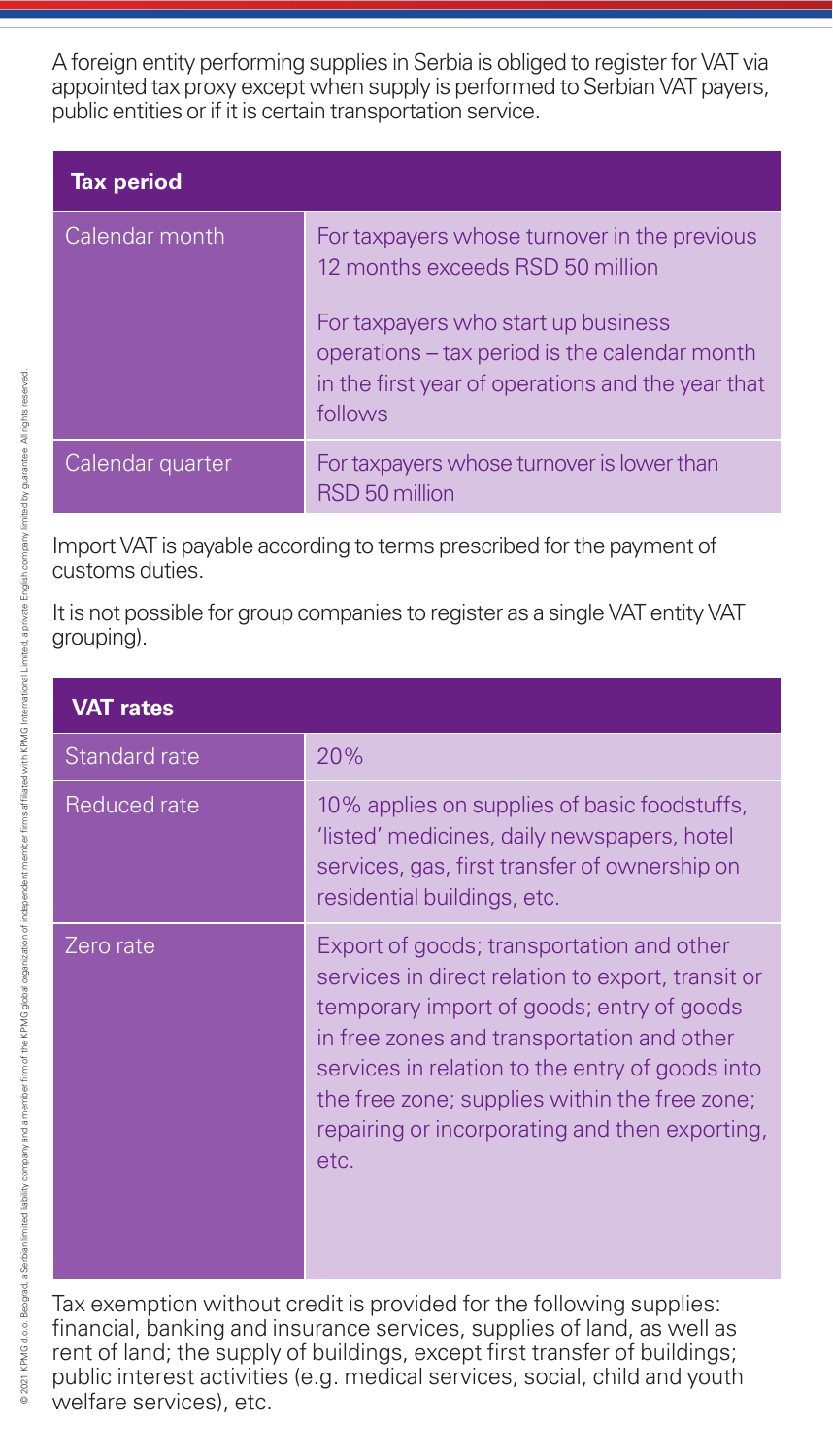VAT returns have to be filed with the Tax Authorities and VAT liability declared in VAT return should be paid within 15 days after expiry of the tax period. As of 1 July 2018, taxpayer is obliged to file VAT calculation review form (POPDV form) along with VAT return.

| <b>VAT refund</b>                                                                                                                                                                                            |                                                             |  |  |  |
|--------------------------------------------------------------------------------------------------------------------------------------------------------------------------------------------------------------|-------------------------------------------------------------|--|--|--|
| General refund period                                                                                                                                                                                        | 45 days from the deadline for<br>submitting the tax return  |  |  |  |
| Refund period for exporting<br>companies (companies whose value<br>of exports of goods exceeds 50%<br>of the total value of their turnover<br>or if the value of exports of goods<br>exceeds EUR 10 million) | 15 days from the deadline for<br>submitting the tax returns |  |  |  |

## PERSONAL INCOME TAX

Residents of Serbia are subject to personal income tax on their worldwide income. Non-residents are subject to income tax on their income from Serbian sources under the same rules as residents.

Personal income tax is levied on each type of income separately at flat rates (10%, 15%, or 20%), depending on the type of taxable income (employment income, income from capital, capital gains, other incomes etc.).

Salary tax rate amounts to 10%. Salary tax should be calculated, paid and withheld by employer.

In addition, a resident individual (for worldwide income) or a non-resident individual (only for income from Serbian sources) whose income in a calendar year exceeds a certain threshold prescribed by the law pays annual tax. Taxable amount is net income that exceeds the threshold, decreased for certain deductions. Threshold for 2019 amounts to

RSD 2,729,304 (app. EUR 23,230). Tax rate for annual income tax is progressive and amounts to 10% or 15%, depending on generated income.

# MANDATORY SOCIAL SECURITY CONTRIBUTIONS (SSC)

The mandatory social security insurance includes: pension and disability insurance, health insurance and unemployment insurance. The base for mandatory SSC is gross income (net, personal income tax and SSC on behalf of an individual) generated by the insured individual such as: income from employment, income from freelance agreements, etc.

The legislation provides a maximum base for mandatory SSC as a five time average salary in Serbia. If income generated by the insured individual exceeds the maximum base, mandatory SSC would be paid on the maximum base.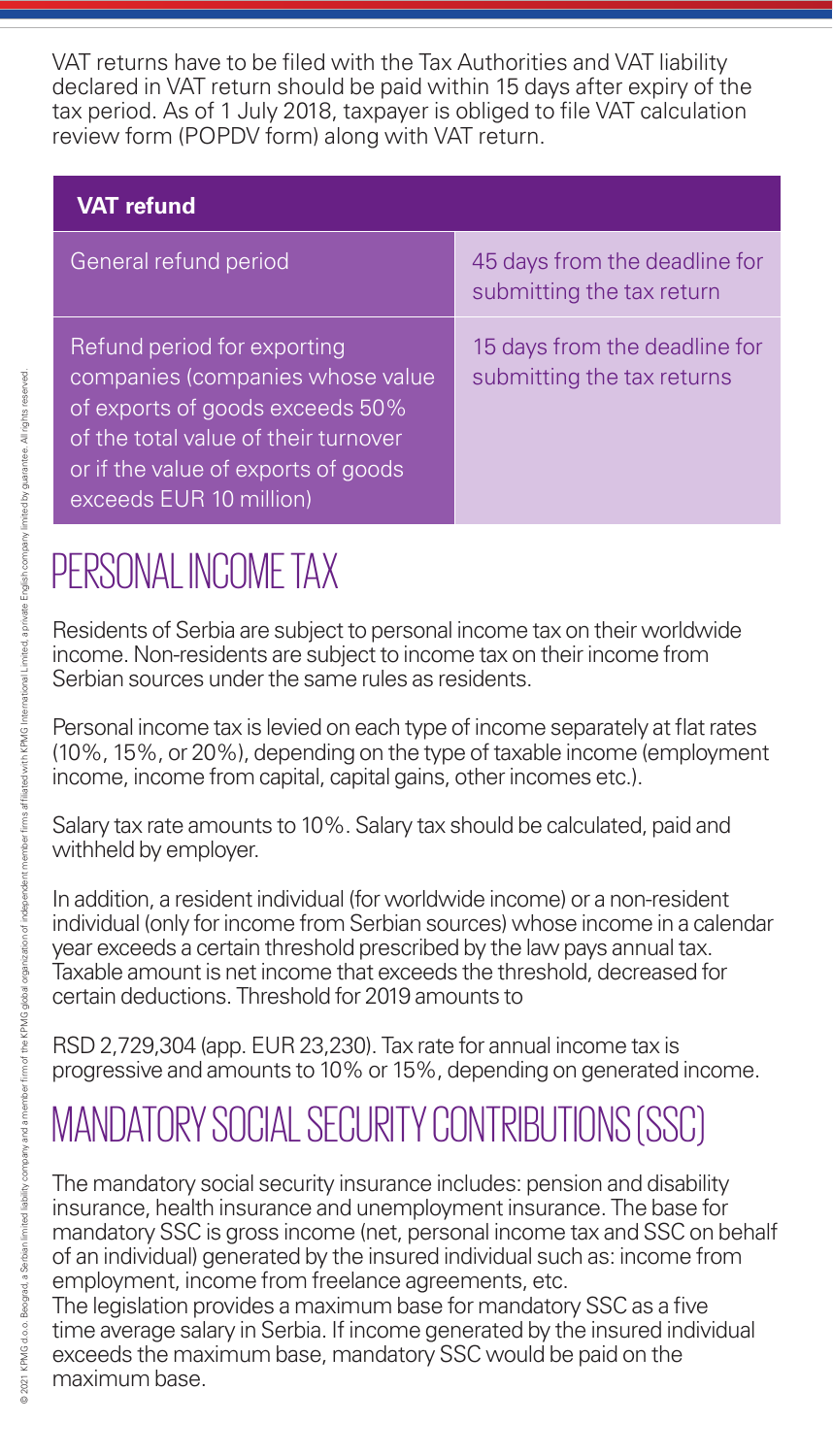The surplus amount is subject only to personal income tax. As of 1 January 2018, the determination of the highest and lowest monthly contribution base, the highest annual contribution base and the highest assessed annual contribution base is made once a year. In this manner determined amounts apply for the entire calendar year.

| <b>Mandatory social</b><br>security contributions | On behalf of an<br>employee | On behalf of an<br>employer |
|---------------------------------------------------|-----------------------------|-----------------------------|
| Pension insurance                                 | 14%                         | 11.5%                       |
| Health insurance                                  | 5.15%                       | 5.15%                       |
| Unemployment insurance                            | 0.75%                       |                             |

## CLISTOMS DUTIES

The Law on Customs Tariffs and the Customs Law regulate the customs system in Serbia.

Export is liberalized for the majority of goods, except for arms, medicines, etc. Import of goods is free, but certain goods are subject to approvals, restrictions, sanitary and phytosanitary controls, etc.

The Customs Law provides 9 customs procedures: release for free circulation, transit, customs warehousing, free zone storage, inward processing, outward processing, temporary import, temporary export and exportation.

For all these procedures, except for release for free circulation, transit and exportation, customs authorization is required and in some situations an evaluation of their economic impact may be required also.

The customs tariff is based on the internationally harmonized system

of description and codes of goods, as well as the tariff codes of the EU. Customs rates range between 0 percent and 30 percent. Serbia has free trade regime with the European Union, Russia, Kazakhstan, Belarus, EFTA (Switzerland, Norway, Iceland, and Liechtenstein), Turkey, CEFTA (Albania, Bosnia and Herzegovina, Macedonia, Montenegro, Moldova and the territory of Kosovo and Metohija\*). This customs-free regime covers most key industrial products, with only a few exceptions and annual quotas for a limited number of goods.

Serbia is also a beneficiary country of the USA Generalized System of Preferences scheme.

## EXCISE DUTIES

Excise duties are levied on the production and import of: oil derivatives (leaded and unleaded petrol, kerosene, gas oil, LPG, additives and extenders, other oil derivatives that come from oil fractions with a distillation range of up to 380°C); bio fuel, electricity for final consumption, tobacco products including non-burning tobacco; refill liquid for e-cigarettes; alcoholic drinks and coffee.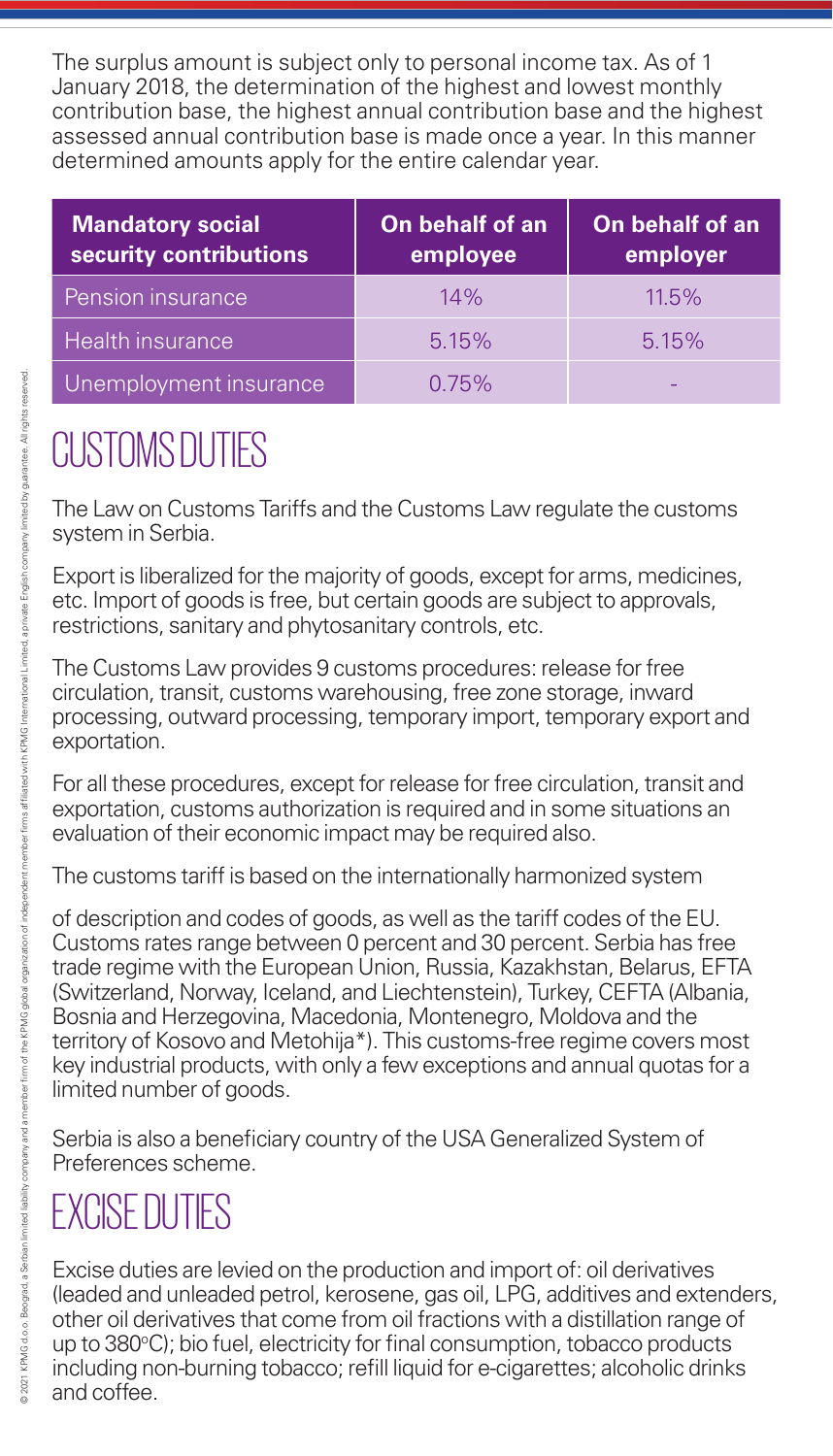

The excise duty taxpayer is the producer and importer of excisable products.

Deferral of excise duty liability is possible by exercising the right to hold an excise warehouse. The Ministry of Finance issues excise permits to maintain an excise warehouse.

The taxpayer is obliged to pay excise duties by the end of month for those calculated in the first 15 days, and by end of the first half of following month for those calculated in second half of previous month. Excise duty should be calculated when placing the product on the market. Tax returns should be filed with the Tax Authorities within 15 days after the end of month.

Excise duty is not payable on excise goods exported by their producer and in certain other cases.

### TRANSFER TAX

Transfer tax at a rate of 2.5% is payable on transfer of immovables which are not subject to VAT, used cars that are not subject to VAT, etc.

## DOUBLE TAX TREATY NETWORK

Treaties with the following countries are in force as of 1 January 2021:

- Albania Armenia  $\bigcirc$  Austria **Azerbaijan Belarus Belgium Bosnia and Herzegovina**  $\bigcirc$  Bulgaria Canada **O** China Croatia Cyprus Czech Republic **Denmark** Egypt
- Estonia
- Finland
- **D** France
- **Georgia**
- **Germany**
- **<sup>⊕</sup>** Greece
- $\Rightarrow$  Hungary
- **B** Hong Kong
- $\bullet$  India
- $\bigcirc$  Indonesia
- $\bullet$  Iran
- **O** Ireland
- Israel
- **O** Italy
- **Kazakhstan**
- **C** Kuwait
- Latvia  $\blacksquare$ Lihya **Lithuania** Luxembourg Malta Moldova **Montenegro Netherlands O** North Korea North Macedonia **C** Turkey **<sup></sub>** Norway</sup> **Pakistan** Poland  $\blacksquare$  Oatar **O** Romania  $\bigcirc$  Russia
	- San Marino **G** Slovakia Slovenia **■** South Korea Spain **C** Sri Lanka **Sweden C** Switzerland **O** Tunisia **■** Ukraine **C** United Arab **Emirates B** United Kingdom **O** Vietnam